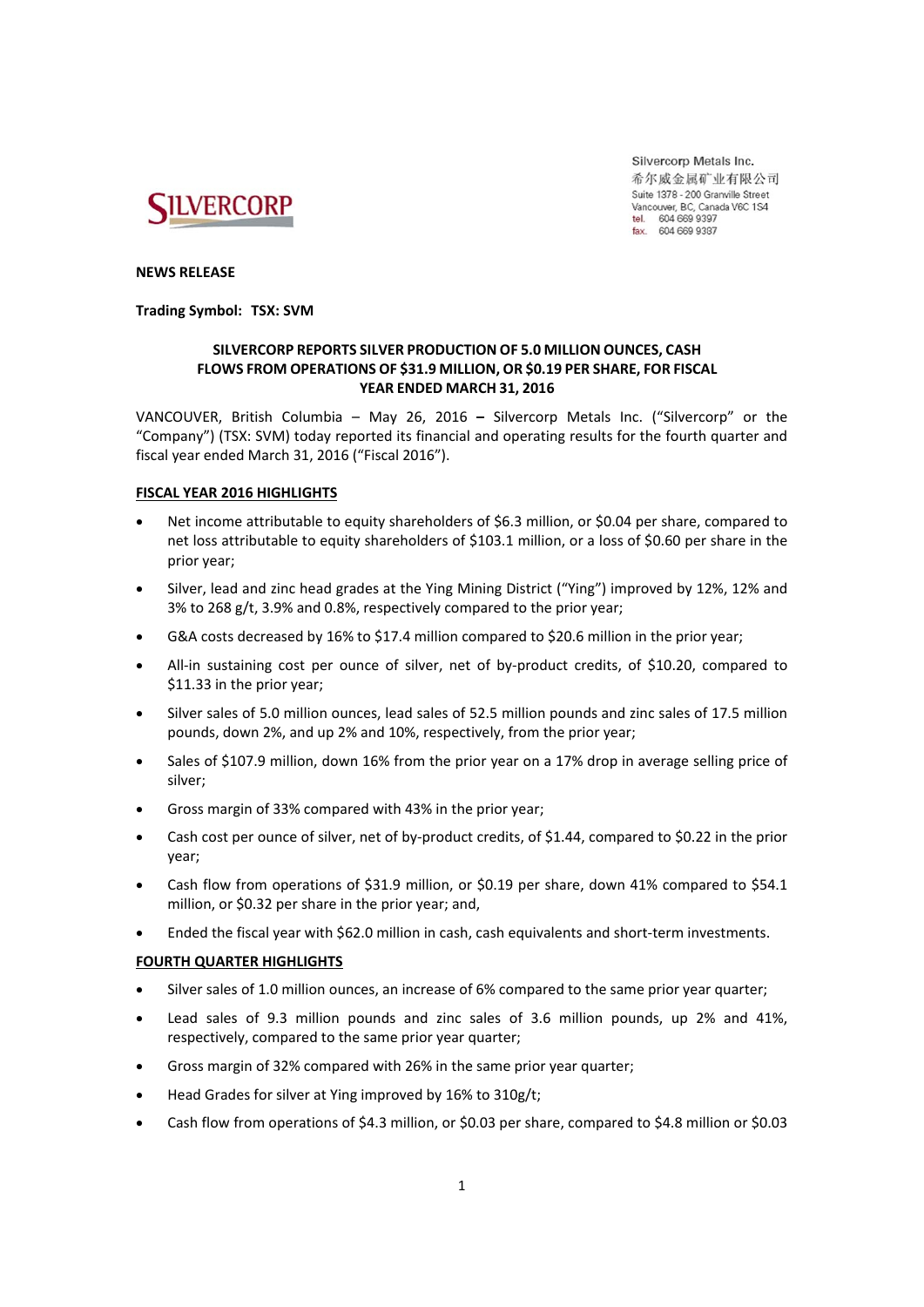per share in the same prior year quarter;

- Cash cost per ounce of silver, net of by‐product credits, of \$2.21, compared to \$0.89 in the same prior year quarter;
- All in sustaining cost per ounce of silver, net of by-product credits, of \$9.91, compared to \$14.15 in the same prior year quarter; and,
- Sales of \$19.4 million, a decrease of 4% compared to the same prior year quarter.

#### **FINANCIALS**

### **1. Fiscal 2016 vs. Fiscal 2015**

For the year ended March 31, 2016, net income attributable to equity holders of the Company was \$6.3 million, or \$0.04 per share, compared to net loss of \$103.1 million, or a loss of \$0.60 per share, in Fiscal 2015. The net loss in the prior fiscal year included non-cash impairment charges of \$130.3 million, which reduced the carrying values of the GC mine and XHP project.

The Company's financial results in Fiscal 2016 were mainly impacted by the following: (i) lower metal prices, as the realized selling price for silver, lead and zinc, on consolidated average basis, dropped by 17%, 4% and 22%, respectively; (ii) less metals sold mainly because the Company intentionally increased its concentrate inventory in reaction to the low metal prices; and, (iii) a 16% decrease in general and administrative spending compared to the prior year. In reaction to the low metal prices in Fiscal 2016, the Company intentionally increased its inventory of silver-lead and zinc concentrate inventories at Ying by 2,815 and 80 tonnes respectively, ending the fiscal year 2016 with 3,205 tonnes of silver‐lead and 280 tonnes of zinc concentrates, respectively, compared to 390 tonnes of silver-lead and 200 tonnes of zinc concentrates as at March 31, 2015. The estimated metals contained in ending concentrate inventories were approximately 0.4 million ounces of silver, 3.7 million pounds of lead and 0.3 million pounds of zinc.

In Fiscal 2016, the Company realized sales of \$107.9 million compared to \$128.5 million in Fiscal 2015.

Cost of sales in Fiscal 2016 was \$71.9 million compared to \$73.7 million in Fiscal 2015 and included cash costs of \$54.5 million compared to \$53.0 million in Fiscal 2015.

In Fiscal 2016, the gross profit margin was 33% compared to 43% in Fiscal 2015. The decrease in overall gross profit margin was due to lower metal prices and increased per ton production costs. Additionally, the inclusion of the 10% gross profit margin from the GC mine reduced the average gross profit margin. Ying's gross profit margin was 38% in the current year compared to 48% gross profit margin in Fiscal 2015.

Cash flow from operations in Fiscal 2016 was \$31.9 million or \$0.19 per share, compared to \$54.1 million, or \$0.32 per share, in Fiscal 2015. The Company ended the fiscal year with \$62.0 million in cash, cash equivalents and short‐term investments.

#### **2. Q4 Fiscal 2016 vs. Q4 Fiscal 2015**

For the quarter ended March 31, 2016 ("Q4 Fiscal 2016"), net loss attributable to equity holders of the Company was \$1.5 million, or \$0.01 per share compared to a loss of \$118.5 million, or \$0.69 per share in the three months ended March 31, 2015 ("Q4 Fiscal 2015). The loss in the prior year quarter included non‐cash impairment charges of \$130.3 million, which reduced the carrying values of the GC mine and XHP project.

The loss incurred in the current quarter was mainly due to: (i) a 14% decrease in the realized price for silver, from \$13.26 in Q4 Fiscal 2015 to \$11.45 in Q4 Fiscal 2016; and (ii) a 6% decrease in ore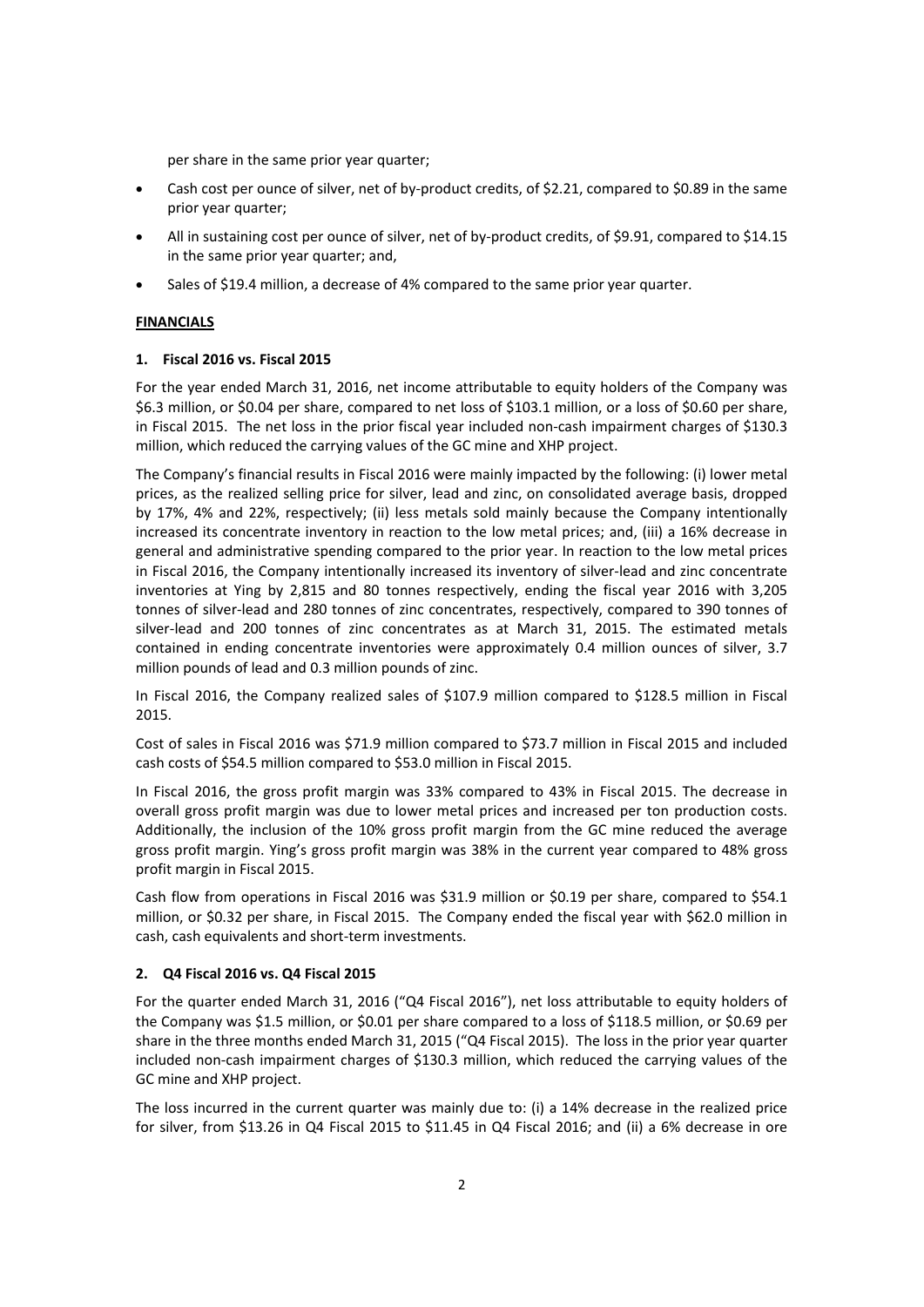production and,(iii) a \$2.2 million foreign exchange loss recorded in Q4 Fiscal 2016 compared to a gain of \$3.3 million in the prior year quarter.

In Q4 Fiscal 2016, the Company realized sales of \$19.4 million compared to \$20.3 million in the prior year quarter. Cost of sales in Q4 Fiscal 2016 was \$13.2 million compared to \$15.0 million in Q4 Fiscal 2015.

The gross profit margin in Q4 Fiscal 2016 improved to 32%, compared to 26% in Q4 Fiscal 2015.

Cash flow from operations in Q4 Fiscal 2016 was \$4.3 million or \$0.03 per share, comparable to \$4.8 million, or \$0.03 per share, in Q4 Fiscal 2015.

### **OPERATIONS AND DEVELOPMENT**

In Fiscal 2016, on a consolidated basis, the Company sold 5.0 million ounces of silver, 2,400 ounces of gold, 52.5 million pounds of lead and 17.5 million pounds of zinc, compared to 5.1 million ounces of silver, 5,900 ounces of gold, 51.5 million pounds of lead and 15.9 million pounds of zinc in Fiscal 2015.

### *Ying Mining District, Henan Province, China*

| <b>Operational results - Ying Mining District</b>  |           |           |           |              |           |           |                          |
|----------------------------------------------------|-----------|-----------|-----------|--------------|-----------|-----------|--------------------------|
|                                                    | Q4 2016   | Q3 2016   | Q2 2016   | Q1 2016      | Q4 2015   |           | Fiscal 2016* Fiscal 2015 |
|                                                    | 31/Mar/16 | 31/Dec/15 | 30/Sep/15 | $30/$ Jun/15 | 31/Mar/15 | 31/Mar/16 | 31/Mar/15                |
| Ore Mined (tonne)                                  | 99.415    | 152,230   | 171,014   | 167,107      | 112,327   | 589,766   | 658,729                  |
| Ore Milled (tonne)                                 | 99,203    | 151,035   | 176,936   | 160,277      | 99,478    | 587,450   | 646,943                  |
| <b>Head Grades</b>                                 |           |           |           |              |           |           |                          |
| Silver (gram/tonne)                                | 310       | 287       | 246       | 250          | 268       | 268       | 240                      |
| Lead $(%)$                                         | 4.0       | 4.1       | 3.8       | 3.6          | 3.7       | 3.9       | 3.5                      |
| Zinc $(\%)$                                        | 0.9       | 0.8       | 0.7       | 0.8          | 0.8       | 0.8       | 0.8                      |
| Recoveries                                         |           |           |           |              |           |           |                          |
| Silver (%)                                         | 95.0      | 95.4      | 94.8      | 94.7         | 94.8      | 95.0      | 94.4                     |
| Lead $(%)$                                         | 96.3      | 96.6      | 95.0      | 94.9         | 95.3      | 95.6      | 95.6                     |
| Zinc $(%)$                                         | 57.6      | 50.2      | 55.1      | 53.5         | 52.4      | 54.1      | 59.7                     |
| <b>Metal Sales</b>                                 |           |           |           |              |           |           |                          |
| Silver (in thousands of ounce)                     | 857       | 1,216     | 1,132     | 1,190        | 822       | 4,395     | 4,620                    |
| Gold (in thousands of ounce)                       | 0.3       | 0.5       | 0.7       | 0.9          | 0.6       | 2.3       | 3.2                      |
| Lead (in thousands of pound)                       | 7,379     | 12,107    | 11,529    | 12,454       | 8,312     | 43,469    | 46,675                   |
| Zinc (in thousands of pound)                       | 999       | 1,168     | 1,459     | 1,529        | 875       | 5,155     | 6,561                    |
| Cash mining cost (\$ per tonne)                    | 54.63     | 55.63     | 62.15     | 56.65        | 53.25     | 56.90     | 49.92                    |
| Total mining cost (\$ per tonne)                   | 83.24     | 78.91     | 86.29     | 75.00        | 74.84     | 79.93     | 64.27                    |
| Cash milling cost (\$ per tonne)                   | 13.70     | 11.67     | 11.55     | 12.98        | 16.20     | 12.34     | 13.39                    |
| Total milling cost (\$ per tonne)                  | 17.38     | 14.15     | 13.70     | 15.40        | 20.09     | 14.91     | 15.83                    |
| Cash Cost per Ounce of Silver (\$)                 | 2.83      | 0.25      | 1.88      | 1.03         | 1.58      | 1.38      | 0.61                     |
|                                                    |           |           |           |              |           |           |                          |
| All-in sustaining cost per ounce of silver $(\xi)$ | 8.92      | 6.62      | 9.88      | 9.18         | 6.53      | 8.60      | 8.25                     |
|                                                    |           |           |           |              |           |           |                          |

Annual figures may not add due to rounding

In Q4 Fiscal 2016, the Company mined 99,415 tonnes of ore at Ying compared to 112,327 tonnes in Q4 Fiscal 2015. Head grades improved to 310 grams per tonne (" $g/t$ ") for silver, 4.0% for lead and 0.9% for zinc, compared to 268 g/t for silver, 3.7% for lead and 0.8% for zinc in the same quarter last year, benefiting from ongoing dilution and operation improvements in Fiscal 2016. Total and cash mining costs per tonne were \$83.24 and \$54.63, compared to \$74.84 and \$53.25 in Q4 Fiscal 2015, respectively. The increase of cash mining costs was mainly due to fixed overhead costs being allocated to reduced ore mined.

In Q4 Fiscal 2016, a total of 99,203 tonnes of ore were milled compared to 99,478 tonnes in Q4 Fiscal 2015. The cash milling cost per tonne was \$13.70 in Q4 Fiscal 2016 compared to \$16.20 in Q4 Fiscal 2015. The decrease in cash milling costs was mainly due to the decrease in material and utility costs.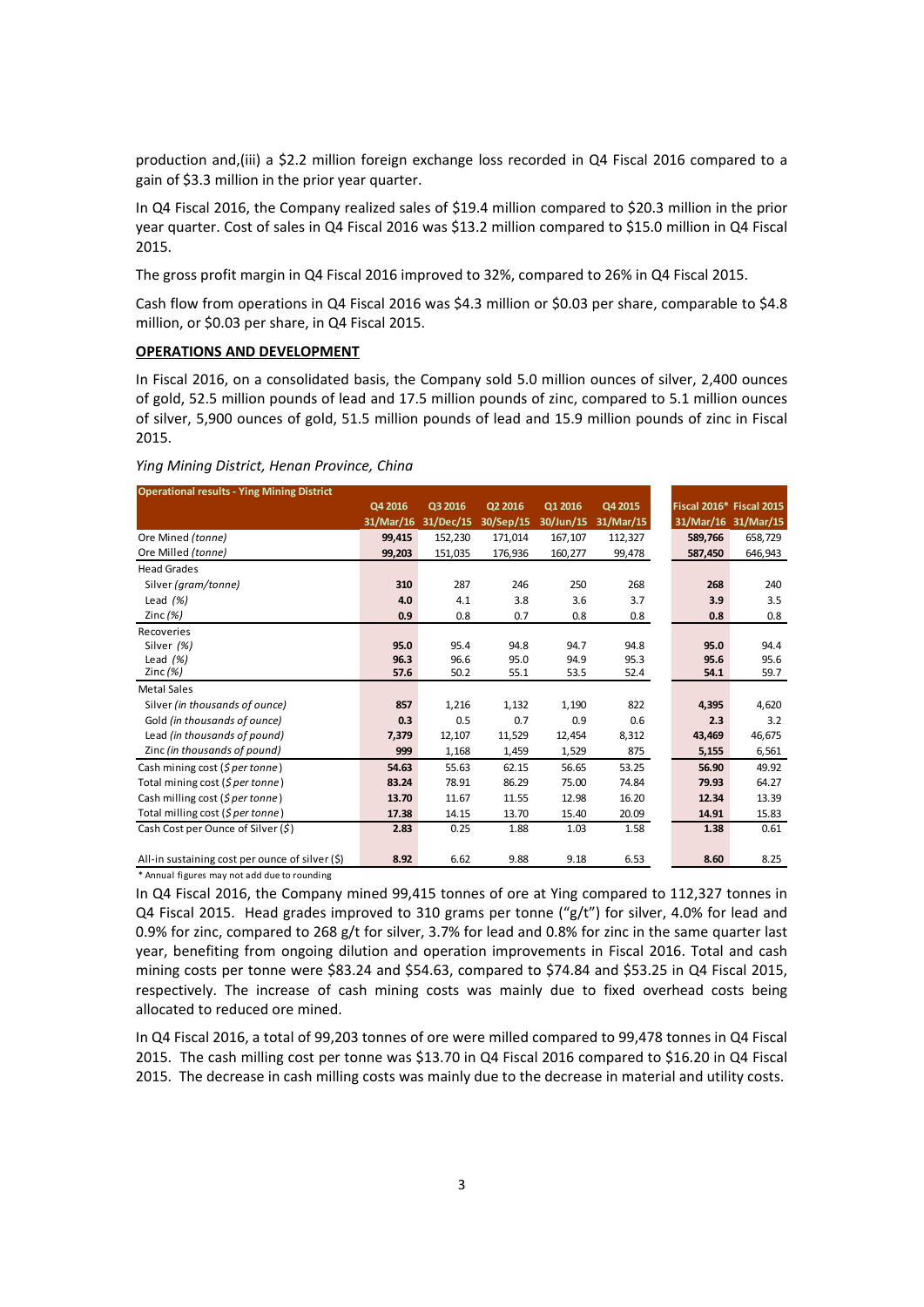In Q4 Fiscal 2016, Ying Mining District sold 0.9 million ounces of silver, 300 ounces of gold, 7.4 million pounds of lead and 1.0 million pounds of zinc, compared to 0.8 million ounces of silver, 600 ounces of gold, 8.3 million pounds of lead, and 0.9 million pounds of zinc sold in Q4 Fiscal 2015.

In Fiscal 2016, total ore mined at Ying was 589,766 tonnes, a decrease of 10% compared to total ore production of 658,729 tonnes in Fiscal 2015. Silver and lead head grades improved by 12% and 12%, respectively, to 268 gram per tonne ("g/t") for silver and 3.9% for lead from 240 g/t for silver and 3.5% for lead in Fiscal 2016.

The decrease of ore mined was mainly due to the production interruption arising from the termination of a mining contractor. In February 2015, the Company terminated one mining contractor upon the expiration of its contract and entered into contracts with three new mining contractors to replace the terminated contractor who previously worked out of three portals at the SGX mine. The changeover process was slow as negotiation was required, which not resolved until June 2015. The changeover disruptions impacted not only production, but also resulted in additional costs incurred at the SGX mine during the transition period.

Total and cash mining costs per tonne were \$79.93 and \$56.90 per tonne, respectively, compared to \$64.27 and \$49.92 per tonne, respectively, in Fiscal 2015. The increase in cash mining costs was mainly due to: (i) a \$1.5 million, or \$2.50 per tonne increase arising from the mining contractor change-over interruption; (ii) a \$1.1 million, or \$1.90 per tonne, increase in mining preparation costs as more underground diamond drilling and preparation tunnelling were conducted in the current period; and (iii) lower production output resulting in a higher per unit fixed costs allocation.

In Fiscal 2016, total ore milled at Ying was 587,450 tonnes, a decrease of 9% compared to 646,943 tonnes in Fiscal 2015. Cash milling costs were \$ 12.34 per tonne compared to \$13.39 in Fiscal 2015. The decrease in cash milling costs was mainly due to the decrease in material and utility costs.

In Fiscal 2016, Ying sold 4.4 million ounces of silver, 2,300 ounces of gold, 43.5 million pounds of lead, and 5.2 million pounds of zinc, compared to 4.6 million ounces of silver, 3,200 ounces of gold, 46.7 million pounds of lead, and 6.6 million pounds of zinc in Fiscal 2015. The decrease of metal sales is mainly due to: (i) a 9% decrease in ore milled, (ii) offset by a 12% increase in both silver and lead head grade, and (iii) a significant increase in ending silver-lead and zinc concentrates containing approximately 0.4 million ounces of silver, 3.7 million pounds of lead and 0.3 million pounds of zinc.

Cash cost per ounce of silver, net of by-product credits, at Ying, was \$1.38 compared to \$0.61 in the prior year. The increase was mainly due to less by-product credits realized and higher cash mining costs.

All-in sustaining costs per ounce of silver, net of by-product credits, at Ying was \$8.60 compared to \$8.25 in the prior year. The increase was mainly due to higher cash cost per ounce of silver offset by less corporate expenditures and sustaining capital expenditures incurred. All in cost per ounce of silver, net of by-product credits was \$10.10 compared to \$13.42 in the prior year, and the decrease is mainly due to less investment capital expenditures in the current period.

In Fiscal 2016, approximately 63,398 meters ("m") of underground diamond drilling and 19,113 m of preparation tunnelling were completed and expensed as mining preparation costs at Ying. In addition, approximately 58,268 m of horizontal tunnel, raises and declines were completed and capitalized. Total exploration and development expenditures capitalized at Ying in Fiscal 2016 were \$18.9 million compared to \$30.4 million in Fiscal 2015. The Company also incurred \$6.1 million in capital expenditures to construct a transportation tunnel and road at Ying in Fiscal 2016.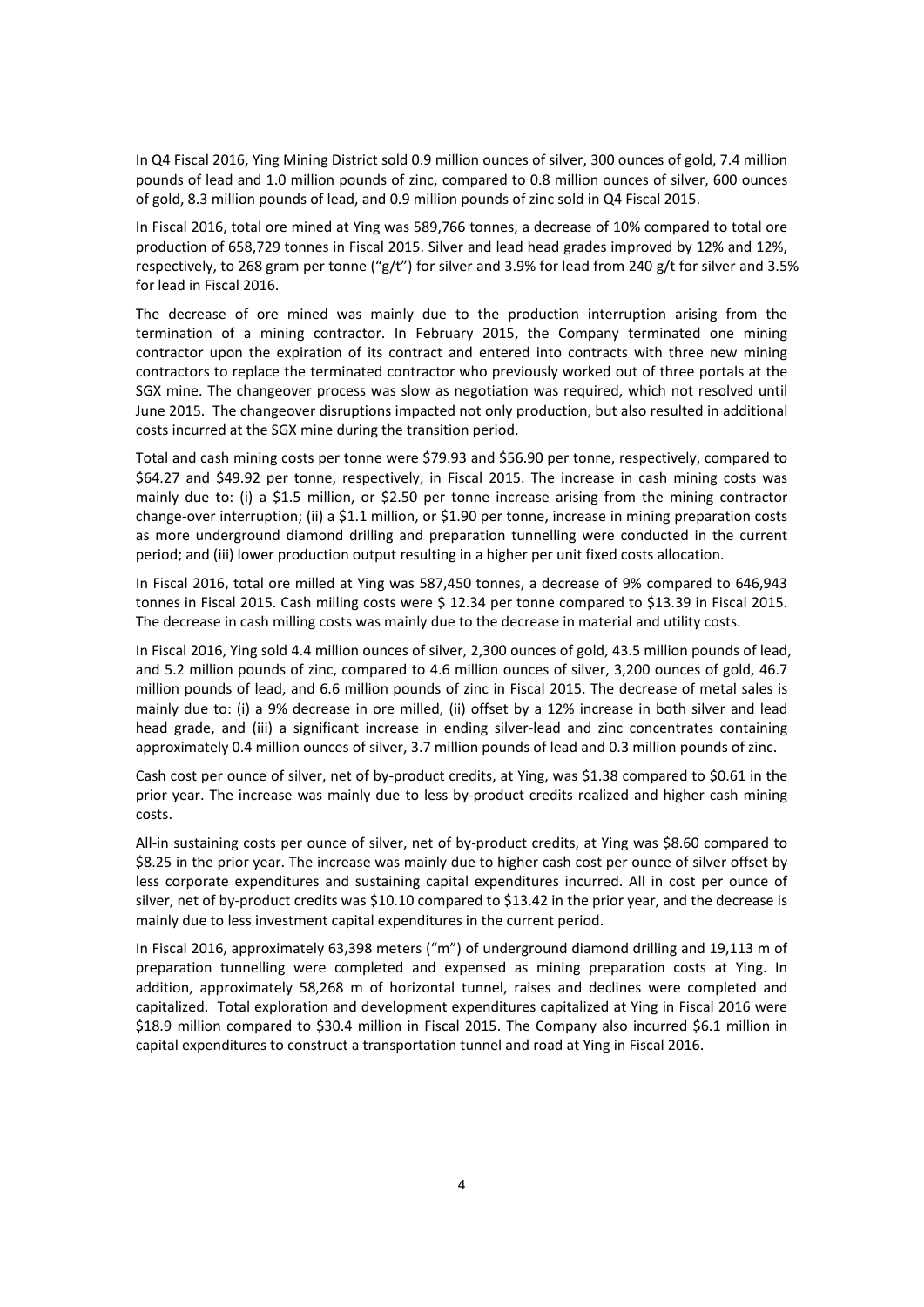#### *GC Mine, Guangdong Province, China*

Fiscal 2016 is the first full production year for the GC mine since its commercial production commenced on July 1, 2014. Trial mining operation results in the quarter ended June 30, 2014 have been excluded from the operational results discussed below.

| <b>Production results - GC Mine</b>                | Q4 2016   | Q3 2016   | Q2 2016   | Q1 2016   | Q4 2015   | <b>Fiscal 2016*</b> | <b>Fiscal 2015</b> |
|----------------------------------------------------|-----------|-----------|-----------|-----------|-----------|---------------------|--------------------|
|                                                    | 31-Mar-16 | 31-Dec-15 | 30-Sep-15 | 30-Jun-15 | 31-Mar-15 | 31/Mar/16           | 31/Mar/15          |
| Ore Mined (tonne)                                  | 50,014    | 71,288    | 69,546    | 66,727    | 46,111    | 257.575             | 204,925            |
| Ore Milled (tonne)                                 | 50,124    | 71,593    | 68,465    | 66,679    | 46,100    | 256,862             | 205,531            |
| <b>Head Grades</b>                                 |           |           |           |           |           |                     |                    |
| Silver (gram/tonne)                                | 92        | 97        | 94        | 93        | 107       | 94                  | 106                |
| Lead $(%)$                                         | 2.0       | 1.9       | 1.6       | 1.7       | 1.2       | 1.8                 | 1.3                |
| Zinc $(%)$                                         | 2.7       | 2.6       | 2.4       | 2.5       | 2.6       | 2.5                 | 2.7                |
| Recovery Rates                                     |           |           |           |           |           |                     |                    |
| Silver (%)                                         | 79.1      | 80.2      | 77.0      | 79.3      | 76.1      | 78.9                | 76.9               |
| Lead $(%)$                                         | 84.9      | 88.3      | 89.5      | 89.7      | 84.9      | 88.2                | 86.4               |
| Zinc $(%)$                                         | 82.6      | 81.2      | 82.7      | 85.1      | 80.0      | 82.9                | 80.7               |
| <b>Metal Sales</b>                                 |           |           |           |           |           |                     |                    |
| Silver (in thousands of ounce)                     | 118       | 210       | 128       | 181       | 99        | 637                 | 501                |
| Lead (in thousands of pound)                       | 1,970     | 3,021     | 1,632     | 2,420     | 867       | 9,042               | 4,795              |
| Zinc (in thousands of pound)                       | 2,576     | 3,525     | 3,172     | 3,029     | 1,668     | 12,302              | 9,379              |
| Cash mining cost (\$ per tonne)                    | 26.24     | 38.22     | 36.49     | 48.74     | 86.35     | 38.23               | 43.75              |
| Total mining cost (\$ per tonne)                   | 34.76     | 46.52     | 44.68     | 56.83     | 132.41    | 46.49               | 71.34              |
| Cash milling cost (\$ per tonne)                   | 16.99     | 15.16     | 15.81     | 15.52     | 42.70     | 15.79               | 22.44              |
| Total milling cost (\$ per tonne)                  | 20.67     | 17.30     | 18.05     | 17.83     | 58.58     | 18.30               | 29.54              |
| Cash Cost per Ounce of Silver $(\xi)$              | (2.24)    | 4.62      | (1.69)    | 3.80      | (4.81)    | 1.85                | (3.32)             |
| All-in sustaining cost per ounce of silver $(\xi)$ | 1.19      | 9.80      | 13.73     | 9.13      | 51.06     | 8.81                | 17.58              |

\*Annual figures may not add due to rounding

In Q4 Fiscal 2016, the Company mined 50,014 tonnes of ore at the GC Mine compared to 46,111 tonnes in Q4 Fiscal 2015. Head grades were 92 g/t for silver, 2.0% for lead and 2.7% for zinc, compared to 107 g/t for silver, 1.2% for lead and 2.6% for zinc in the same quarter last year. The total mining cost and cash mining cost were \$34.76 and \$26.24, respectively, compared to \$132.41 and \$86.35 in Q4 Fiscal 2015. The decrease of cash mining costs was because approximately 61% of ore were extracted from previously mined stopes for which direct mining costs were paid in the prior year and the only cost involved was to ship those ore to the mill.

In Q4 Fiscal 2016, a total of 50,124 tonnes of ore were milled at the GC Mine compared to 46,100 tonnes in Q4 Fiscal 2015. The cash milling cost per tonne was \$16.99 in Q4 Fiscal 2016 compared to \$42.70 in Q4 Fiscal 2015 and \$15.16 in Q3 Fiscal 2016. Compared to Q3 Fiscal 2016, higher per tonne milling cost was mainly due to lower production output resulting in a higher per unit fixed overhead costs allocation. The cash milling cost in the prior year quarter is not comparable as it included various non‐recurring adjustments as the GC Mine had only recently started commercial production.

In Q4 Fiscal 2016, the GC Mine sold 0.1 million ounces of silver, 2.0 million pounds of lead and 2.6 million pounds of zinc, comparable to 0.1 million ounces of silver, 0.9 million pounds of lead, and 1.7 million pounds of zinc sold in Q4 Fiscal 2015.

Total ore mined at the GC Mine in Fiscal 2016 was 257,575 tonnes, at a total mining cost and cash mining cost of \$46.49 and \$38.23, compared to 204,925 tonnes mined in Fiscal 2015 at a total mining cost and cash mining cost of \$71.34 and \$43.75. The decrease in cash mining cost was because in Q4 Fiscal 2016, approximately 61% of ore were extracted from previously mined stopes for which direct mining costs were paid in the prior year and the only cost involved was to ship those ore to the mill.

Total ore milled at the GC Mine in Fiscal 2016 was 256,862 at a total milling cost and cash milling cost of \$18.30 and \$15.79, compared to 205,531 tonnes milled in Fiscal 2015 at a total milling cost and cash milling cost of \$29.54 and \$22.44, resulting from more ore through put, more efficient operation and cost control at the mill.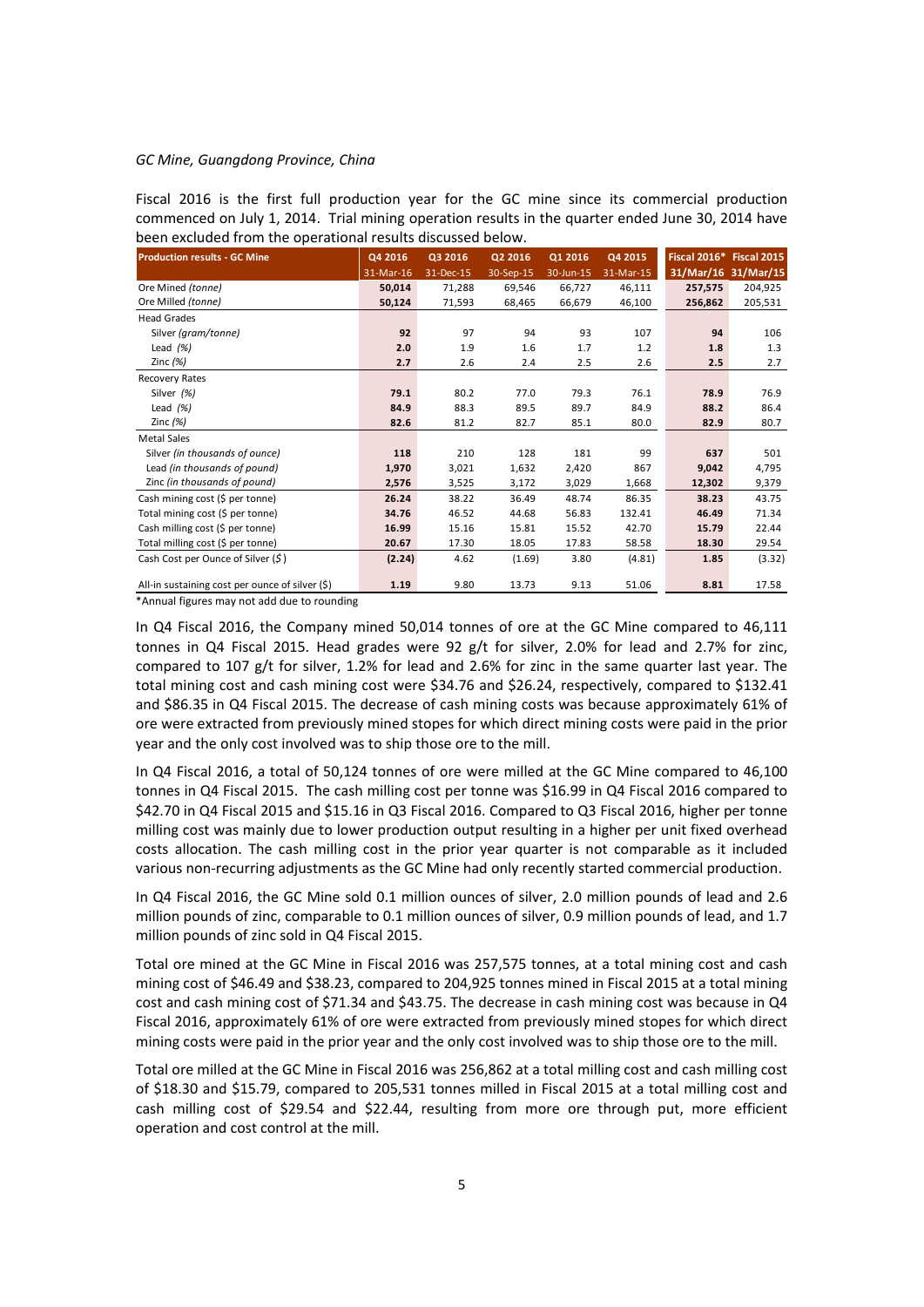The head grades at the GC Mine were 94 g/t for silver, 1.8% for lead, and 2.5% for zinc in Fiscal 2016, compared to 106g/t for silver, 1.3% for lead and 2.7% for zinc in Fiscal 2015.

In Fiscal 2016, approximately 20,556 m of underground drilling and 13,570 m of tunnelling were completed and expensed as mining preparation costs. In addition, approximately 1,409 m of horizontal tunnel, raises and declines were completed and capitalized. Total capitalized exploration and development expenditures for the GC mine was \$0.9 million compared to \$3.3 million in Fiscal 2015.

#### *BYP Mine, Hunan Province, China*

The BYP mine was placed on care and maintenance in August 2014 in consideration of the required capital upgrades to sustain its ongoing production and the current market environment. BYP mine is not viewed as a core asset of the Company and the Company is considering various strategic options for this project.

Alex Zhang, P.Geo., Vice President, Exploration, is the Qualified Person for Silvercorp under NI 43‐101 and has reviewed and given consent to the technical information contained in this News Release.

*This earnings release should be read in conjunction with the Company's Management Discussion & Analysis, Financial Statements and Notes to Financial Statements for the corresponding period, which have been posted on SEDAR at www.sedar.com and are also available on the Company's website at www.silvercorp.ca. All figures are in United States dollars unless otherwise stated.*

#### **About Silvercorp**

Silvercorp is a low‐cost silver‐producing Canadian mining company with multiple mines in China. The Company is currently developing the GC project in southern China which it expects will become its next operating mine. The Company's vision is to deliver shareholder value by focusing on the acquisition of under developed projects with resource potential and the ability to grow organically. For more information, please visit our website at www.silvercorp.ca.

#### **For further information**

Silvercorp Metals Inc. Lorne Waldman Senior Vice President Phone: (604) 669‐9397 Toll Free 1(888) 224‐1881 Email: investor@silvercorp.ca Website: www.silvercorp.ca

#### **CAUTIONARY DISCLAIMER ‐ FORWARD LOOKING STATEMENTS**

Certain of the statements and information in this press release constitute "forward‐looking statements" within the meaning of the United States Private Securities Litigation Reform Act of 1995 and "forward-looking information" within the meaning of applicable Canadian provincial securities laws. Any statements or information that express or involve discussions with respect to predictions, expectations, beliefs, plans, projections, objectives, assumptions or future events or performance (often, but not always, using words or phrases such as "expects", "is expected", "anticipates", "believes", "plans", "projects", "estimates", "assumes", "intends", "strategies", "targets", "goals", "forecasts", "objectives", "budgets", "schedules", "potential" or variations thereof or stating that certain actions, events or results "may", "could", "would", "might" or "will" be taken, occur or be achieved, or the negative of any of these terms and similar expressions) are not statements of historical fact and may be forward‐looking statements or information. Forward-looking statements or information relate to, among other things: the price of silver and other metals; the accuracy of mineral resource and mineral reserve estimates at the Company's material properties; the sufficiency of the Company's capital to finance the Company's operations; estimates of the Company's revenues and capital expenditures; estimated production from the Company's mines at Ying; timing of receipt of permits and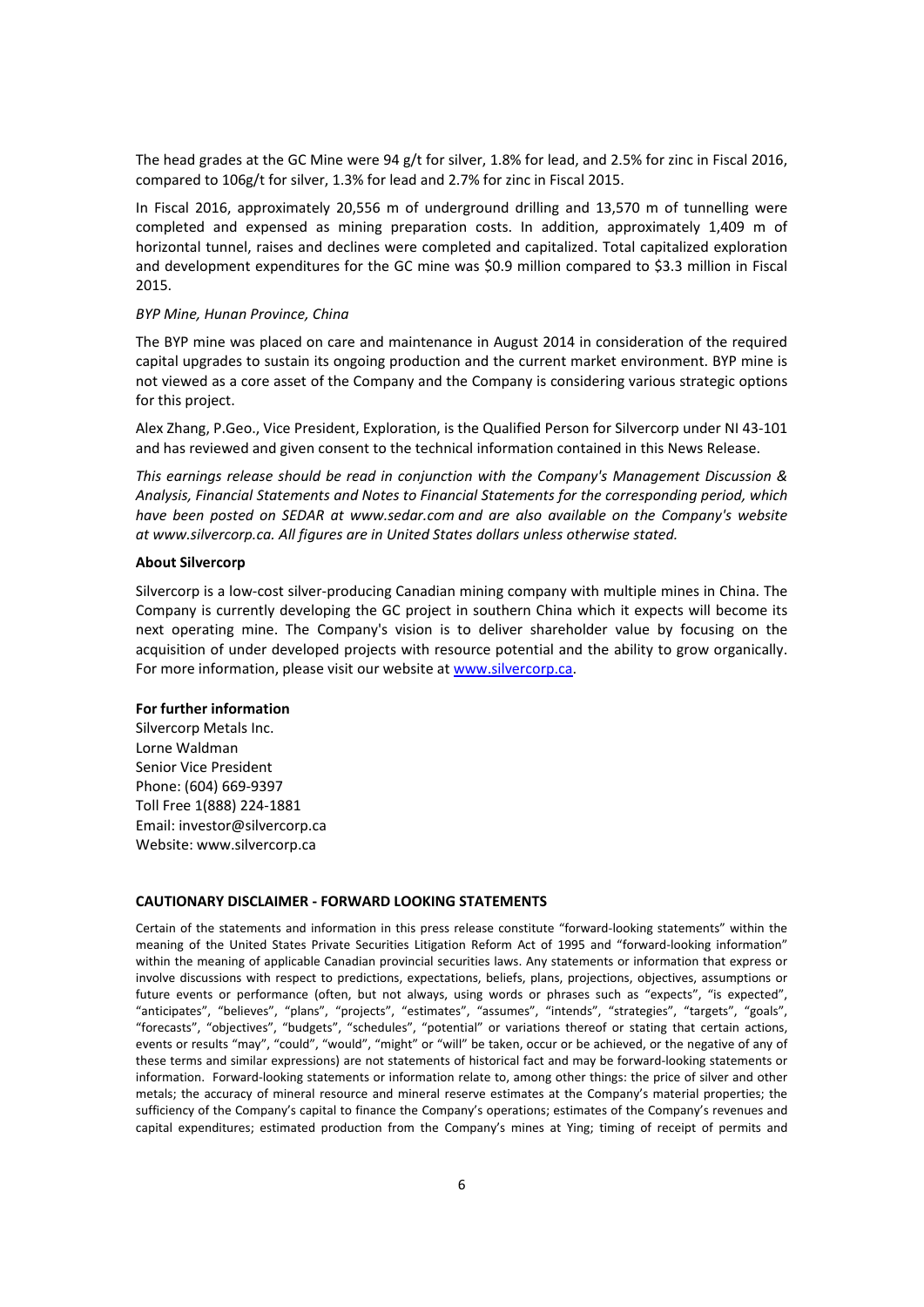regulatory approvals; availability of funds from production to finance the Company's operations; and access to and availability of funding for future construction, use of proceeds from any financing and development of the Company's properties.

Forward‐looking statements or information are subject to a variety of known and unknown risks, uncertainties and other factors that could cause actual events or results to differ from those reflected in the forward‐looking statements or information, including, without limitation, risks relating to: fluctuating commodity prices; calculation of resources, reserves and mineralization and precious and base metal recovery; interpretations and assumptions of mineral resource and mineral reserve estimates; exploration and development programs; feasibility and engineering reports; permits and licences; title to properties; property interests; joint venture partners; acquisition of commercially mineable mineral rights; financing; recent market events and conditions; economic factors affecting the Company; timing, estimated amount, capital and operating expenditures and economic returns of future production; integration of future acquisitions into the Company's existing operations; competition; operations and political conditions; regulatory environment in China and Canada; environmental risks; foreign exchange rate fluctuations; insurance; risks and hazards of mining operations; key personnel; conflicts of interest; dependence on management; internal control over financial reporting as per the requirements of the Sarbanes‐Oxley Act; and bringing actions and enforcing judgments under U.S. securities laws.

This list is not exhaustive of the factors that may affect any of the Company's forward‐looking statements or information. Forward‐looking statements or information are statements about the future and are inherently uncertain, and actual achievements of the Company or other future events or conditions may differ materially from those reflected in the forward‐looking statements or information due to a variety of risks, uncertainties and other factors, including, without limitation, those referred to in the Company's Annual Information Form for the year ended March 31, 2015 under the heading "Risk Factors". Although the Company has attempted to identify important factors that could cause actual results to differ materially, there may be other factors that cause results not to be as anticipated, estimated, described or intended. Accordingly, readers should not place undue reliance on forwardlooking statements or information.

The Company's forward-looking statements and information are based on the assumptions, beliefs, expectations and opinions of management as of the date of this press release, and other than as required by applicable securities laws, the Company does not assume any obligation to update forward‐looking statements and information if circumstances or management's assumptions, beliefs, expectations or opinions should change, or changes in any other events affecting such statements or information. For the reasons set forth above, investors should not place undue reliance on forward‐looking statements and information.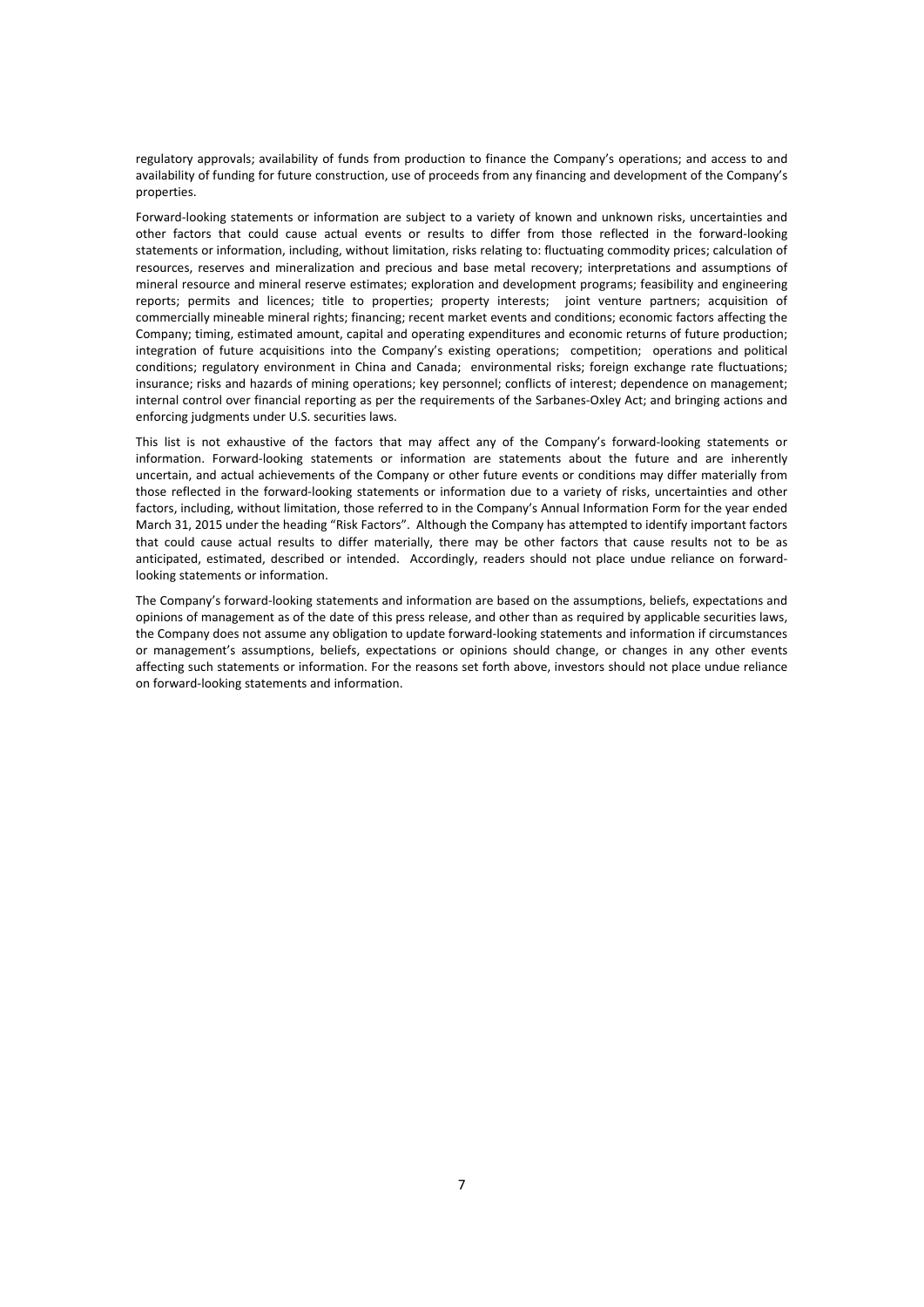## **Consolidated Statements of Financial Position**

*(Expressed in thousands of U.S. dollars)*

|                                                                |               | As at March 31, |
|----------------------------------------------------------------|---------------|-----------------|
|                                                                | 2016          | 2015            |
| <b>ASSETS</b>                                                  |               |                 |
| <b>Current Assets</b>                                          |               |                 |
| Cash and cash equivalents                                      | \$<br>41,963  | \$<br>60,179    |
| Short-term investments                                         | 19,999        | 9,343           |
| Trade and other receivables                                    | 2,041         | 1,278           |
| Inventories                                                    | 8,857         | 6,899           |
| Due from related parties                                       | 103           | 33              |
| Income tax receivable                                          | 394           |                 |
| Prepaids and deposits                                          | 3,960         | 5,745           |
|                                                                | 77,317        | 83,477          |
| <b>Non-current Assets</b>                                      |               |                 |
| Long-term prepaids and deposits                                | 1,856         | 2,945           |
| Reclamation deposits                                           | 2,301         | 2,112           |
| Investment in an associate                                     | 3,288         | 3,449           |
| Other investments                                              | 287           | 892             |
| Plant and equipment                                            | 71,045        | 64,779          |
| Mineral rights and properties                                  | 216,080       | 214,792         |
| <b>TOTAL ASSETS</b>                                            | \$<br>372,174 | \$<br>372,446   |
|                                                                |               |                 |
| <b>LIABILITIES AND EQUITY</b>                                  |               |                 |
| <b>Current Liabilities</b>                                     |               |                 |
| Accounts payable and accrued liabilities                       | \$<br>27,457  | \$<br>21,768    |
| Bank loan                                                      | 4,657         |                 |
| Mine right fee payable                                         | 3,970         | 4,292           |
| Deposits received                                              | 5,849         | 8,303           |
| Dividends payable                                              |               | 674             |
| Income tax payable                                             |               | 662             |
| Due to related parties                                         | 179           |                 |
|                                                                | 42,112        | 35,699          |
| <b>Non-current Liabilities</b>                                 |               |                 |
| Mine right fee payable                                         | 5,796         | 9,746           |
| Deferred income tax liabilities                                | 23,224        | 21,592          |
| Environmental rehabilitation                                   | 14,328        | 12,898          |
| <b>Total Liabilities</b>                                       | 85,460        | 79,935          |
| <b>Equity</b>                                                  |               |                 |
| Share capital                                                  | 230,933       | 233,513         |
| Share option reserve                                           | 12,628        | 11,741          |
| <b>Reserves</b>                                                | 25,409        | 25,409          |
| Accumulated other comprehensive loss                           | (35, 839)     | (26, 697)       |
| Retained earnings (deficit)                                    | 562           | (5,089)         |
| Total equity attributable to the equity holders of the Company | 233,693       | 238,877         |
| <b>Non-controlling interests</b>                               | 53,021        | 53,634          |
| <b>Total Equity</b>                                            | 286,714       | 292,511         |
|                                                                |               |                 |
| TOTAL LIABILITIES AND EQUITY                                   | \$<br>372,174 | \$<br>372,446   |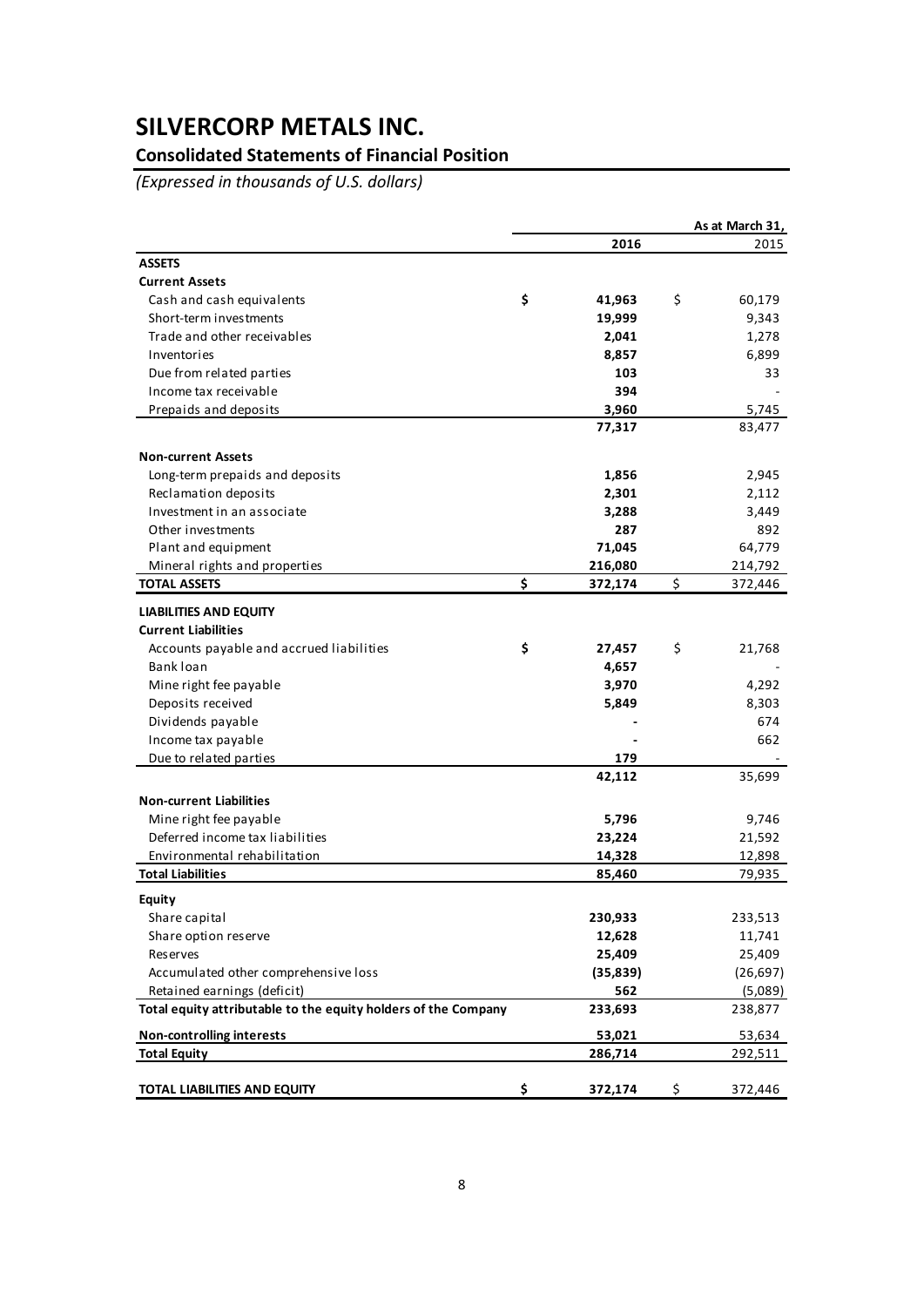## **Consolidated Statements of Income (Loss)**

*(Expressed in thousands of U.S. dollars, except for per share figures)*

|                                                                      | Three Months Ended March 31, |  |             | Years Ended March 31, |              |  |             |
|----------------------------------------------------------------------|------------------------------|--|-------------|-----------------------|--------------|--|-------------|
|                                                                      | 2016                         |  | 2015        |                       | 2016         |  | 2015        |
|                                                                      |                              |  |             |                       |              |  |             |
| <b>Sales</b>                                                         | \$<br>$19,426$ \$            |  | 20,269      | \$                    | 107,940 \$   |  | 128,465     |
| Cost of sales                                                        | 13,233                       |  | 15,046      |                       | 71,925       |  | 73,747      |
| <b>Gross profit</b>                                                  | 6,193                        |  | 5,223       |                       | 36,015       |  | 54,718      |
| General and administrative                                           | 4,003                        |  | 4,370       |                       | 17,394       |  | 20,603      |
| Government fees and other taxes                                      | 1,027                        |  | 1,148       |                       | 5,780        |  | 5,946       |
| Foreign exchange loss (gain)                                         | 2,159                        |  | (3, 295)    |                       | 46           |  | (4, 722)    |
| Loss (gain) on disposal of plant and equipment                       | 20                           |  | 112         |                       | 100          |  | (6)         |
| Loss on disposal of a subsidiary                                     |                              |  |             |                       | 460          |  |             |
| Share of loss (gain) in associate                                    | 216                          |  | (225)       |                       | 50           |  | (235)       |
| Impairment of plant and equipment and mineral rights and properties  |                              |  | 130,349     |                       |              |  | 130,349     |
| Loss on investments                                                  |                              |  |             |                       |              |  | 15          |
| Other income                                                         | (26)                         |  | (106)       |                       | (205)        |  | (1,086)     |
| (Loss) income from operations                                        | (1,206)                      |  | (127, 130)  |                       | 12,390       |  | (96, 146)   |
| Finance income                                                       | 324                          |  | 117         |                       | 1,382        |  | 841         |
| Finance costs                                                        | (333)                        |  | (244)       |                       | (1,084)      |  | (468)       |
| (Loss) income before income taxes                                    | (1,215)                      |  | (127, 257)  |                       | 12,688       |  | (95, 773)   |
| Income tax (recovery) expense                                        | (488)                        |  | 2,812       |                       | 2,749        |  | 12,967      |
| Net (loss) income                                                    | \$<br>$(727)$ \$             |  | (130,069)   | \$                    | $9,939$ \$   |  | (108, 740)  |
| Attributable to:                                                     |                              |  |             |                       |              |  |             |
| Equity holders of the Company                                        | \$<br>$(1,520)$ \$           |  | (118, 549)  | \$                    | $6,336$ \$   |  | (103, 109)  |
| Non-controlling interests                                            | 793                          |  | (11,520)    |                       | 3,603        |  | (5,631)     |
|                                                                      | \$<br>$(727)$ \$             |  | (130,069)   | \$                    | $9,939$ \$   |  | (108, 740)  |
| Earnings per share attributable to the equity holders of the Company |                              |  |             |                       |              |  |             |
| Basic and diluted (loss) earnings per share                          | \$<br>$(0.01)$ \$            |  | (0.69)      | Ś                     | $0.04 \quad$ |  | (0.60)      |
| Weighted Average Number of Shares Outstanding - Basic and diluted    | 168,020,946                  |  | 170,883,808 |                       | 169,377,066  |  | 170,883,808 |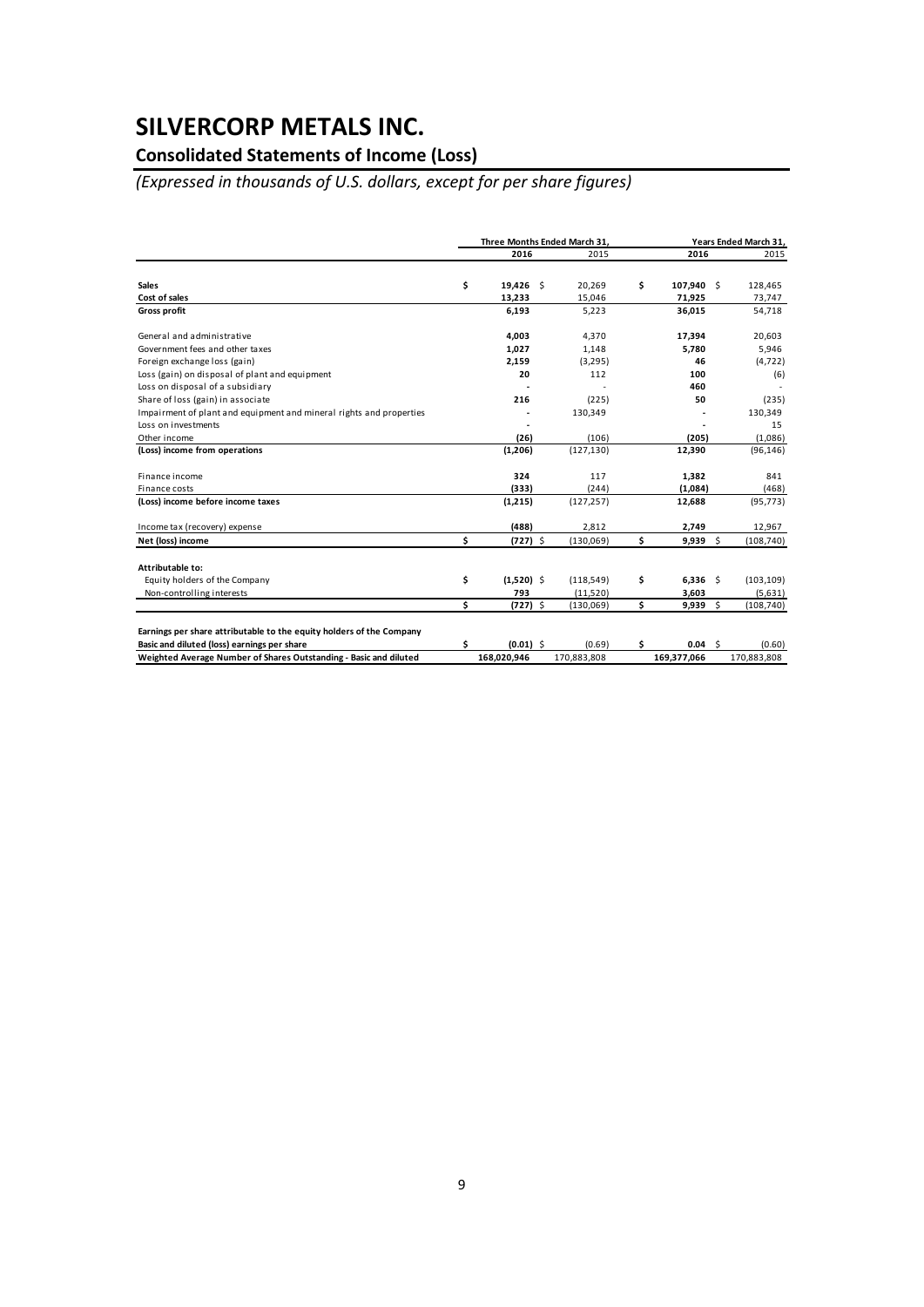## **Consolidated Statements of Cash Flows**

*(Expressed in thousands of U.S. dollars)*

|                                                                                                                      |                  | Three Months Ended March 31, |                                    | Years Ended March 31, |  |
|----------------------------------------------------------------------------------------------------------------------|------------------|------------------------------|------------------------------------|-----------------------|--|
|                                                                                                                      | 2016             | 2015                         | 2016                               | 2015                  |  |
| Cash provided by                                                                                                     |                  |                              |                                    |                       |  |
| <b>Operating activities</b>                                                                                          |                  |                              |                                    |                       |  |
| Net (loss) income                                                                                                    | \$<br>$(727)$ \$ | (130,069)                    | \$<br>$\ddot{\mathsf{S}}$<br>9,939 | (108, 740)            |  |
| Add (deduct) items not affecting cash:                                                                               |                  |                              |                                    |                       |  |
| Unwinding of discount of environmental rehabilitation                                                                | 176              | 39                           | 547                                | 148                   |  |
| Depreciation, amortization and depletion                                                                             | 3,193            | 6,809                        | 18,926                             | 22,276                |  |
| Share of loss (gain) in associate                                                                                    | 216              | (225)                        | 50                                 | (235)                 |  |
| Loss on disposal of a subsidiary                                                                                     |                  |                              | 460                                |                       |  |
| Impairment of plant and equipment and mineral rights and properties                                                  | ÷                | 130,349                      |                                    | 130,349               |  |
| Write down of inventories                                                                                            | 159              | 693                          | 159                                | 693                   |  |
| Income tax (recovery) expense                                                                                        | (488)            | 2,812                        | 2,749                              | 12,967                |  |
| Finance income                                                                                                       | (324)            | (117)                        | (1, 382)                           | (841)                 |  |
| Loss on investments                                                                                                  | ٠                |                              |                                    | 15                    |  |
| Loss (gain) on disposal of plant and equipment                                                                       | 20               | 112                          | 100                                | (6)                   |  |
| Share-based compensation                                                                                             | 145              | 113                          | 887                                | 1,249                 |  |
| Income taxes paid                                                                                                    | (681)            | (1,440)                      | (1,208)                            | (8,096)               |  |
| Interest received                                                                                                    | 324              | 117                          | 1,382                              | 841                   |  |
| Interest paid                                                                                                        | (41)             |                              | (41)                               |                       |  |
| Changes in non-cash operating working capital                                                                        | 2,372            | (4, 366)                     | (687)                              | 3,525                 |  |
| Net cash provided by operating activities                                                                            | 4,344            | 4,827                        | 31,881                             | 54,145                |  |
| <b>Investing activities</b>                                                                                          |                  |                              |                                    |                       |  |
| Mineral rights and properties                                                                                        |                  |                              |                                    |                       |  |
| Capital expenditures                                                                                                 | (11,690)         | (11, 243)                    | (25, 847)                          | (37, 219)             |  |
| Plant and equipment                                                                                                  |                  |                              |                                    |                       |  |
| Additions                                                                                                            | (5,359)          | (2,879)                      | (10, 953)                          | (8,864)               |  |
| Proceeds on disposals                                                                                                | 55               | 394                          | 287                                | 394                   |  |
| Other investments                                                                                                    |                  |                              |                                    |                       |  |
| Proceeds on disposals                                                                                                |                  |                              | 422                                |                       |  |
| Reclamation deposit paid                                                                                             | (267)            | (794)                        | (276)                              | (794)                 |  |
| Net (purchases) redemptions of short-term investments                                                                | (16, 257)        | (5, 474)                     | (10,753)                           | 2,194                 |  |
| Proceeds for sale of a subsidiary                                                                                    |                  |                              | 11                                 |                       |  |
| Net cash used in investing activities                                                                                | (33,518)         | (19,996)                     | (47, 109)                          | (44, 289)             |  |
|                                                                                                                      |                  |                              |                                    |                       |  |
| <b>Financing activities</b>                                                                                          |                  |                              |                                    |                       |  |
| Related parties                                                                                                      |                  |                              |                                    |                       |  |
| Payments made                                                                                                        |                  |                              | (1,587)                            |                       |  |
| Repayments received                                                                                                  | 1,589            |                              | 1,589                              |                       |  |
| Bank loan                                                                                                            |                  |                              |                                    |                       |  |
| Proceeds                                                                                                             | 4,619            |                              | 4,619                              |                       |  |
| Non-controlling interests<br>Distribution                                                                            |                  |                              | (1,661)                            | (3, 214)              |  |
|                                                                                                                      |                  |                              |                                    |                       |  |
| Cash dividends distributed                                                                                           | (894)            | (673)                        | (1,323)                            | (3,004)               |  |
| Common shares repurchased as part of normal course issuer bid<br>Net cash provided by (used in) financing activities | 5,314            | (673)                        | (2,580)<br>(943)                   | (6, 218)              |  |
|                                                                                                                      |                  |                              |                                    |                       |  |
| Effect of exchange rate changes on cash and cash equivalents                                                         | 2,447            | (2,731)                      | (2,045)                            | (4,073)               |  |
| Decrease in cash and cash equivalents                                                                                | (21, 413)        | (18, 573)                    | (18, 216)                          | (435)                 |  |
| Cash and cash equivalents, beginning of the year                                                                     | 63,376           | 78,752                       | 60,179                             | 60,614                |  |
| Cash and cash equivalents, end of the year                                                                           | \$<br>41,963 \$  | 60,179                       | \$<br>41,963 \$                    | 60,179                |  |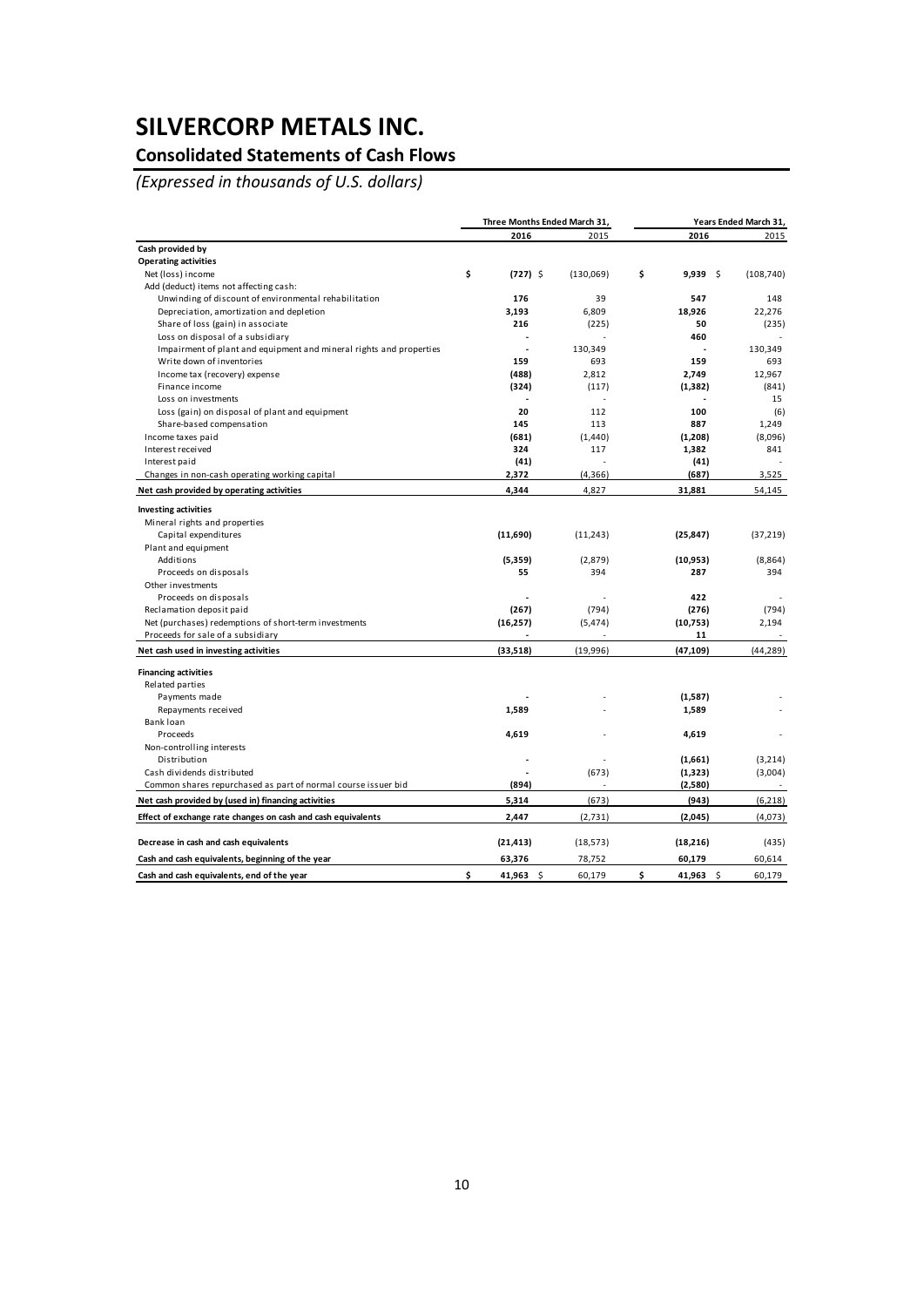## **Mining Data**

## *(Expressed in thousands of U.S. dollars, except for mining data figures)*

|                                                                   | Three months ended March 31, 2016           |                  |                    |  |  |
|-------------------------------------------------------------------|---------------------------------------------|------------------|--------------------|--|--|
|                                                                   | <b>Ying Mining</b><br>District <sup>1</sup> | $\mathsf{c}^2$   | <b>Total</b>       |  |  |
|                                                                   |                                             |                  |                    |  |  |
| <b>Production Data</b>                                            |                                             |                  |                    |  |  |
| <b>Mine Data</b>                                                  |                                             |                  |                    |  |  |
| Ore Mined (tonne)<br>Ore Milled (tonne)                           | 99,415<br>99,203                            | 50.014<br>50,124 | 149,429<br>149,327 |  |  |
| + Mining cost per tonne of ore mined (\$)                         | 83.24                                       | 34.76            | 67.01              |  |  |
| Cash mining cost per tonne of ore mined $(\xi)$                   | 54.63                                       | 26.24            | 45.12              |  |  |
| Non cash mining cost per tonne of ore mined $(\xi)$               | 28.61                                       | 8.52             | 21.89              |  |  |
| + Unit shipping costs(\$)                                         | 3.57                                        |                  | 2.37               |  |  |
| + Milling cost per tonne of ore milled (\$)                       | 17.38                                       | 20.67            | 18.49              |  |  |
| Cash milling cost per tonne of ore milled $(\xi)$                 | 13.70                                       | 16.99            | 14.81              |  |  |
| Non cash milling cost per tonne of ore milled $(\xi)$             | 3.68                                        | 3.68             | 3.68               |  |  |
| + Average Production Cost                                         |                                             |                  |                    |  |  |
| Silver $(5$ per ounce)                                            | 7.55                                        | 8.03             | 7.80               |  |  |
| Gold $(5$ per ounce)                                              | 517                                         |                  | 545                |  |  |
| Lead $(5$ per pound)                                              | 0.45                                        | 0.51             | 0.43               |  |  |
| <b>Zinc</b> (\$ per pound)                                        | 0.30                                        | 0.38             | 0.31               |  |  |
| + Total production cost per ounce of Silver (\$)                  | 5.15                                        | 4.71             | 5.10               |  |  |
| + Total cash cost per ounce of Silver (\$)                        | 2.83                                        | (2.24)           | 2.21               |  |  |
| + All-in sustaining cost per ounce of Silver (\$)                 | 8.92                                        | 1.19             | 9.91               |  |  |
| + All-in cost per ounce of Silver (\$)                            | 10.16                                       | 51.43            | 17.09              |  |  |
| <b>Recovery Rates</b>                                             |                                             |                  |                    |  |  |
| Silver $(%)$                                                      | 95.0                                        | 79.1             | 89.6               |  |  |
| Lead $(%)$                                                        | 96.3                                        | 84.9             | 92.5               |  |  |
| Zinc $(%)$                                                        | 57.6                                        | 82.6             | 66.0               |  |  |
| <b>Head Grades</b>                                                |                                             |                  |                    |  |  |
| Silver (gram/tonne)                                               | 310                                         | 92               | 237                |  |  |
| Lead $(%)$<br>Zinc $(%)$                                          | 4.0<br>0.9                                  | 2.0<br>2.7       | 3.3<br>1.5         |  |  |
| Concentrate in stock                                              |                                             |                  |                    |  |  |
|                                                                   |                                             | 71               |                    |  |  |
| Lead concentrate (tonne)<br>Zinc concentate (tonne)               | 3,205<br>280                                | 34               | 3,276<br>314       |  |  |
|                                                                   |                                             |                  |                    |  |  |
| Sales Data<br><b>Metal Sales</b>                                  |                                             |                  |                    |  |  |
| Silver (in thousands of ounces)                                   | 857                                         | 118              | 975                |  |  |
| Gold (in thousands of ounces)                                     | 0.3                                         |                  | 0.3                |  |  |
| Lead (in thousands of pounds)                                     | 7,379                                       | 1,970            | 9,349              |  |  |
| Zinc (in thousands of pounds)                                     | 999                                         | 2,576            | 3,575              |  |  |
| <b>Metal Sales</b>                                                |                                             |                  |                    |  |  |
| <b>Silver</b> (in thousands of $\zeta$ )                          | 10,021                                      | 1,144            | 11,165             |  |  |
| Gold (in thousands of $\zeta$ )                                   | 262                                         |                  | 262                |  |  |
| <b>Lead</b> (in thousands of $\zeta$ )                            | 5,091                                       | 1,169            | 6,260              |  |  |
| <b>Zinc</b> (in thousands of $\zeta$ )                            | 459                                         | 1,175            | 1,634              |  |  |
| Other (in thousands of $\zeta$ )                                  | 15,833                                      | 105<br>3,593     | 105<br>19,426      |  |  |
| Average Selling Price, Net of Value Added Tax and Smelter Charges |                                             |                  |                    |  |  |
| Silver (\$ per ounce)                                             | 11.69                                       | 9.69             | 11.45              |  |  |
| Gold (\$ per ounce)                                               | 800                                         |                  | 800                |  |  |
| Lead $(5$ per pound)                                              | 0.69                                        | 0.61             | 0.63               |  |  |
| <b>Zinc</b> (\$ per pound)                                        | 0.46                                        | 0.46             | 0.46               |  |  |

 $1$  Ying Mining District includes mines: SGX, TLP, HPG, LM, BCG and HZG.

<sup>2</sup> GC Silver recovery rate consists of 60.4% from lead concentrates and 18.7% from zinc concentrates.

 $2$  GC Silver sold in zinc concentrates is subjected to higher smelter and refining charges which lowers the net silver selling price.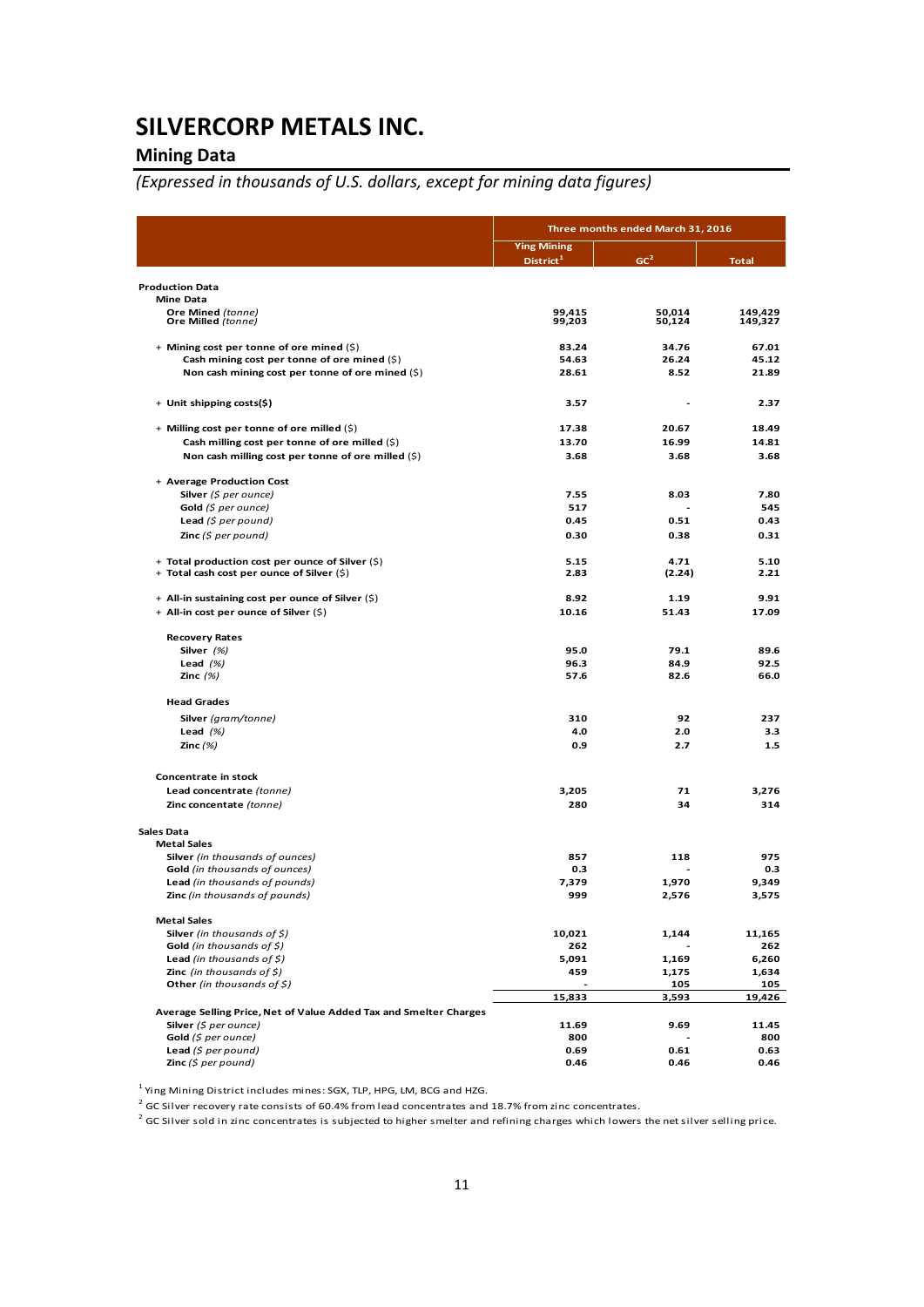## **Mining Data**

## *(Expressed in thousands of U.S. dollars, except for mining data figures)*

|                                                                   | Three months ended March 31, 2015           |              |              |  |
|-------------------------------------------------------------------|---------------------------------------------|--------------|--------------|--|
|                                                                   | <b>Ying Mining</b><br>District <sup>1</sup> | GC           | <b>Total</b> |  |
|                                                                   |                                             |              |              |  |
| <b>Production Data</b><br><b>Mine Data</b>                        |                                             |              |              |  |
| Ore Mined (tonne)                                                 | 112,327                                     | 46,111       | 158,438      |  |
| Ore Milled (tonne)                                                | 99,478                                      | 46,100       | 145,578      |  |
|                                                                   |                                             |              |              |  |
| + Mining cost per tonne of ore mined (\$)                         | 74.84                                       | 132.41       | 91.59        |  |
| Cash mining cost per tonne of ore mined (\$)                      | 53.25                                       | 86.35        | 62.88        |  |
| Non cash mining cost per tonne of ore mined (\$)                  | 21.59                                       | 46.06        | 28.71        |  |
| Unit shipping costs(\$)                                           | 3.81                                        |              | 2.70         |  |
| + Milling cost per tonne of ore milled (\$)                       | 20.09                                       | 58.58        | 32.28        |  |
| Cash milling cost per tonne of ore milled (\$)                    | 16.20                                       | 42.70        | 24.59        |  |
| Non cash milling cost per tonne of ore milled (\$)                | 3.89                                        | 15.88        | 7.69         |  |
| + Average Production Cost                                         |                                             |              |              |  |
| Silver (\$ per ounce)                                             | 8.41                                        | 15.17        | 9.61         |  |
| Gold (\$ per ounce)                                               | 523                                         | 543          | 598          |  |
| Lead (\$ per pound)                                               | 0.39                                        | 0.81         | 0.45         |  |
| <b>Zinc</b> (\$ per pound)                                        | 0.38                                        | 0.87         | 0.46         |  |
| + Total production cost per ounce of Silver (\$)                  | 5.96                                        | 21.19        | 7.59         |  |
| Total cash cost per ounce of Silver (\$)                          | 1.58                                        | (4.81)       | 0.89         |  |
| + All-in sustaining cost per ounce of Silver $(\xi)^2$            |                                             | 51.06        | 14.15        |  |
|                                                                   | 6.53                                        |              |              |  |
| + All-in cost per ounce of Silver $(\xi)^2$                       | 6.15                                        | 45.86        | 12.90        |  |
| <b>Recovery Rates</b><br>Silver $(%)$ <sup>3</sup>                | 94.8                                        | 76.1         | 88.9         |  |
| Lead $(%)$                                                        | 95.3                                        | 84.9         | 92.0         |  |
| Zinc $(%)$                                                        | 52.4                                        | 80.0         | 61.1         |  |
| <b>Head Grades</b>                                                |                                             |              |              |  |
| Silver (gram/tonne)                                               | 268                                         | 107          | 217          |  |
| Lead $(%)$                                                        | 3.7                                         | 1.2          | 2.9          |  |
| Zinc $(%)$                                                        | 0.8                                         | 2.6          | 1.4          |  |
| Concentrate in stock                                              |                                             |              |              |  |
| Lead concentrate (tonne)                                          | 390                                         | 484          | 874          |  |
| Zinc concentate (tonne)                                           | 200                                         | 549          | 749          |  |
| Sales Data                                                        |                                             |              |              |  |
| <b>Metal Sales</b>                                                |                                             |              |              |  |
| Silver (in thousands of ounce)                                    | 822                                         | 99           | 921          |  |
| Gold (in thousands of ounce)                                      | 0.6                                         |              | 0.6          |  |
| Lead (in thousands of pound)                                      | 8,312                                       | 867          | 9,179        |  |
| Zinc (in thousands of pound)                                      | 875                                         | 1,668        | 2,543        |  |
| <b>Metal Sales</b>                                                |                                             |              |              |  |
| <b>Silver</b> (in thousands of $\zeta$ )                          | 11,087                                      | 1,130        | 12,217       |  |
| Gold (in thousands of $\zeta$ )                                   | 535                                         | 9            | 544          |  |
| <b>Lead</b> (in thousands of \$)                                  | 5,232                                       | 523          | 5,755        |  |
| <b>Zinc</b> (in thousands of $\zeta$ )                            | 538                                         | 1,082        | 1,611        |  |
| Other (in thousands of $\zeta$ )                                  |                                             | 142          | 142          |  |
|                                                                   | 17,392                                      | 2,886        | 20,269       |  |
| Average Selling Price, Net of Value Added Tax and Smelter Charges |                                             |              |              |  |
| Silver $(5$ per ounce)<br>Gold $(5$ per ounce)                    | 13.48<br>838                                | 11.36<br>407 | 13.26<br>825 |  |
| Lead $(5$ per pound)                                              | 0.63                                        | 0.60         | 0.63         |  |
| <b>Zinc</b> (\$ per pound)                                        | 0.61                                        | 0.65         | 0.64         |  |
|                                                                   |                                             |              |              |  |

 $<sup>1</sup>$  Ying Mining District includes mines: SGX, TLP, HPG, LM, BCG and HZG.</sup>

<sup>2</sup> BYP gold ounces converted to silver equivalent using a ratio of 50:1.

<sup>3</sup> GC silver recovery rate consist of 52.34% from lead concentrate and 23.77% from zinc concentrate.

4 GC's silver sold in zinc concentrate is subjected to higher smelter and refining charges, resulted in lower silver selling price.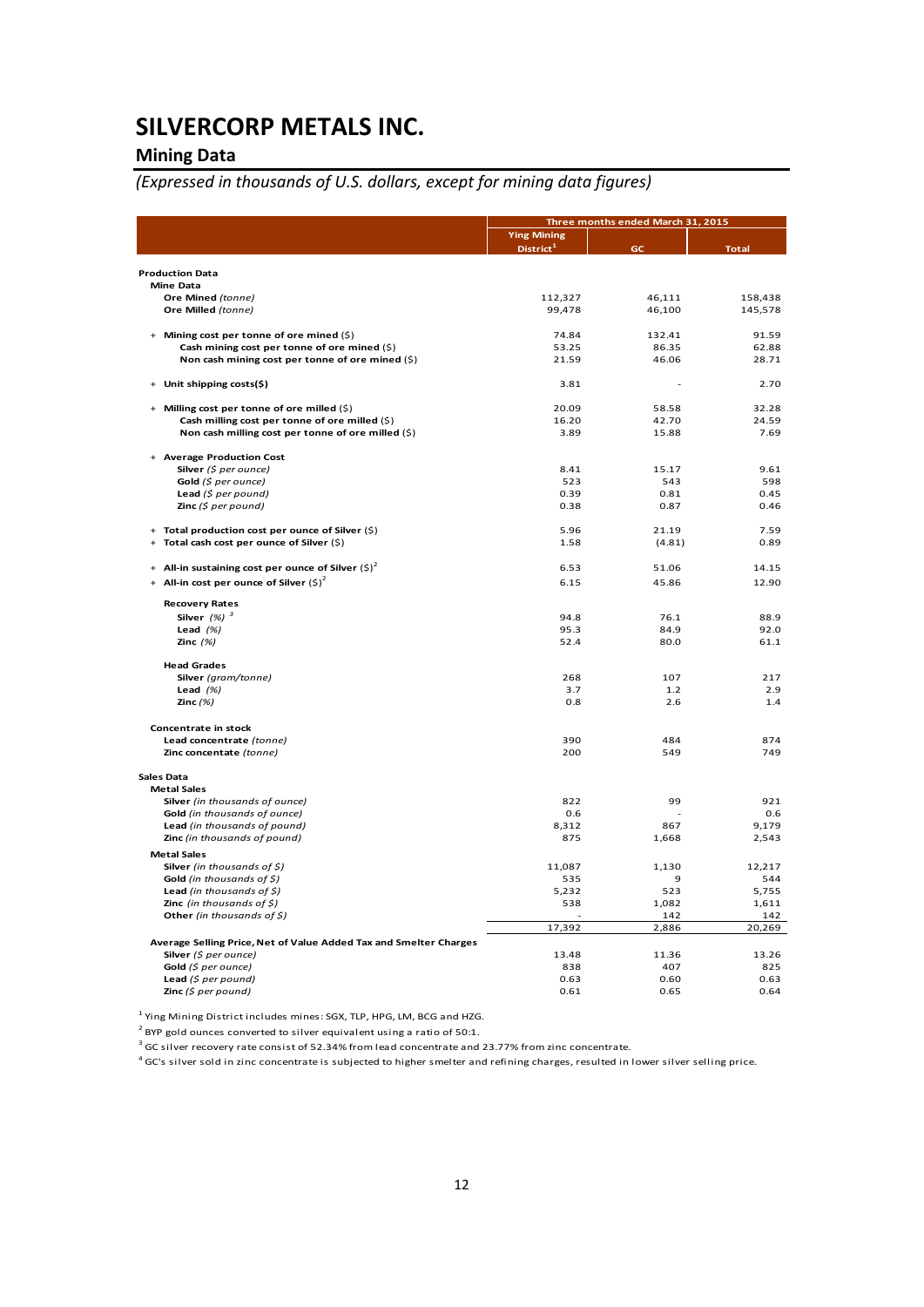## **Mining Data**

## *(Expressed in thousands of U.S. dollars, except for mining data figures)*

|                                                                                  | Year ended March 31, 2016                   |                 |                 |  |  |
|----------------------------------------------------------------------------------|---------------------------------------------|-----------------|-----------------|--|--|
|                                                                                  | <b>Ying Mining</b><br>District <sup>1</sup> | GC <sup>2</sup> | <b>Total</b>    |  |  |
| <b>Production Data</b>                                                           |                                             |                 |                 |  |  |
| <b>Mine Data</b>                                                                 |                                             |                 |                 |  |  |
| Ore Mined (tonne)                                                                | 589,766                                     | 257,575         | 847,341         |  |  |
| Ore Milled (tonne)                                                               | 587,450                                     | 256,862         | 844,312         |  |  |
| Mining cost per tonne of ore mined $(5)$                                         | 79.93                                       | 46.49           | 69.76           |  |  |
| Cash mining cost per tonne of ore mined (\$)                                     | 56.90                                       | 38.23           | 51.22           |  |  |
| Non cash mining cost per tonne of ore mined (\$)                                 | 23.03                                       | 8.26            | 18.54           |  |  |
| Unit shipping costs(\$)                                                          | 4.01                                        |                 | 2.79            |  |  |
| Milling cost per tonne of ore milled $(5)$<br>$+$                                | 14.91                                       | 18.30           | 15.93           |  |  |
| Cash milling cost per tonne of ore milled (\$)                                   | 12.34                                       | 15.79           | 13.38           |  |  |
| Non cash milling cost per tonne of ore milled $(5)$                              | 2.57                                        | 2.51            | 2.55            |  |  |
|                                                                                  |                                             |                 |                 |  |  |
| <b>Average Production Cost</b>                                                   |                                             |                 |                 |  |  |
| Silver $(5$ per ounce)                                                           | 7.61                                        | 8.80            | 8.02            |  |  |
| Gold $(\xi$ per ounce)                                                           | 492                                         | 699             | 532             |  |  |
| <b>Lead</b> (\$ per pound)                                                       | 0.42                                        | 0.58            | 0.45<br>0.36    |  |  |
| <b>Zinc</b> (\$ per pound)                                                       | 0.34                                        | 0.49            |                 |  |  |
| Total production cost per ounce of Silver (\$)                                   | 4.62                                        | 6.66            | 4.88            |  |  |
| Total cash cost per ounce of Silver (\$)<br>$+$                                  | 1.38                                        | 1.85            | 1.44            |  |  |
| All-in sustaining cost per ounce of Silver (\$)                                  | 8.60                                        | 8.81            | 10.20           |  |  |
| All-in cost per ounce of Silver (\$)                                             | 10.10                                       | 18.54           | 12.74           |  |  |
|                                                                                  |                                             |                 |                 |  |  |
| <b>Recovery Rates</b>                                                            |                                             |                 |                 |  |  |
| Silver (%)                                                                       | 95.0                                        | 78.9            | 90.1            |  |  |
| Lead $(%)$                                                                       | 95.6                                        | 88.2            | 93.4            |  |  |
| Zinc $(%)$                                                                       | 54.1                                        | 82.9            | 62.7            |  |  |
| <b>Head Grades</b>                                                               |                                             |                 |                 |  |  |
| Silver (gram/tonne)                                                              | 268                                         | 94              | 216             |  |  |
| Lead $(\%)$                                                                      | 3.9                                         | 1.8             | 3.2             |  |  |
| Zinc $(%)$                                                                       | 0.8                                         | 2.5             | 1.3             |  |  |
| Concentrate in stock                                                             |                                             |                 |                 |  |  |
| Lead concentrate (tonne)                                                         | 3,205                                       | 71              | 3,276           |  |  |
| Zinc concentate (tonne)                                                          | 280                                         | 34              | 314             |  |  |
|                                                                                  |                                             |                 |                 |  |  |
| <b>Sales Data</b>                                                                |                                             |                 |                 |  |  |
| <b>Metal Sales</b>                                                               |                                             |                 |                 |  |  |
| Silver (in thousands of ounces)                                                  | 4,395                                       | 637             | 5,032           |  |  |
| Gold (in thousands of ounces)                                                    | 2.3                                         | 0.1             | 2.4             |  |  |
| Lead (in thousands of pounds)                                                    | 43,469                                      | 9,042           | 52,511          |  |  |
| Zinc (in thousands of pounds)                                                    | 5,155                                       | 12,302          | 17,457          |  |  |
| <b>Metal Sales</b>                                                               |                                             |                 |                 |  |  |
| Silver (in thousands of $$$ )                                                    | 54,314                                      | 6,265           | 60,579          |  |  |
| <b>Gold</b> (in thousands of $\zeta$ )                                           | 1,871                                       | 42              | 1,913           |  |  |
| <b>Lead</b> (in thousands of $\zeta$ )<br><b>Zinc</b> (in thousands of $\zeta$ ) | 29,520<br>2,806                             | 5,799<br>6,674  | 35,319<br>9,480 |  |  |
| Other (in thousands of $\zeta$ )                                                 |                                             | 649             | 649             |  |  |
|                                                                                  | 88,511                                      | 19,429          | 107,940         |  |  |
| Average Selling Price, Net of Value Added Tax and Smelter Charges                |                                             |                 |                 |  |  |
| Silver (\$ per ounce)                                                            | 12.36                                       | 9.83            | 12.04           |  |  |
| Gold $(5$ per ounce)                                                             | 799                                         | 781             | 798             |  |  |
| Lead $(5 per pound)$                                                             | 0.68                                        | 0.64            | 0.67            |  |  |
| <b>Zinc</b> (\$ per pound)                                                       | 0.54                                        | 0.54            | 0.54            |  |  |

 $1$  Ying Mining District includes mines: SGX, TLP, HPG, LM, BCG and HZG.

<sup>2</sup> GC Silver recovery rate consists of 59.2% from lead concentrates and 19.7% from zinc concentrates.

 $2$  GC Silver sold in zinc concentrates is subjected to higher smelter and refining charges which lowers the net silver selling price.